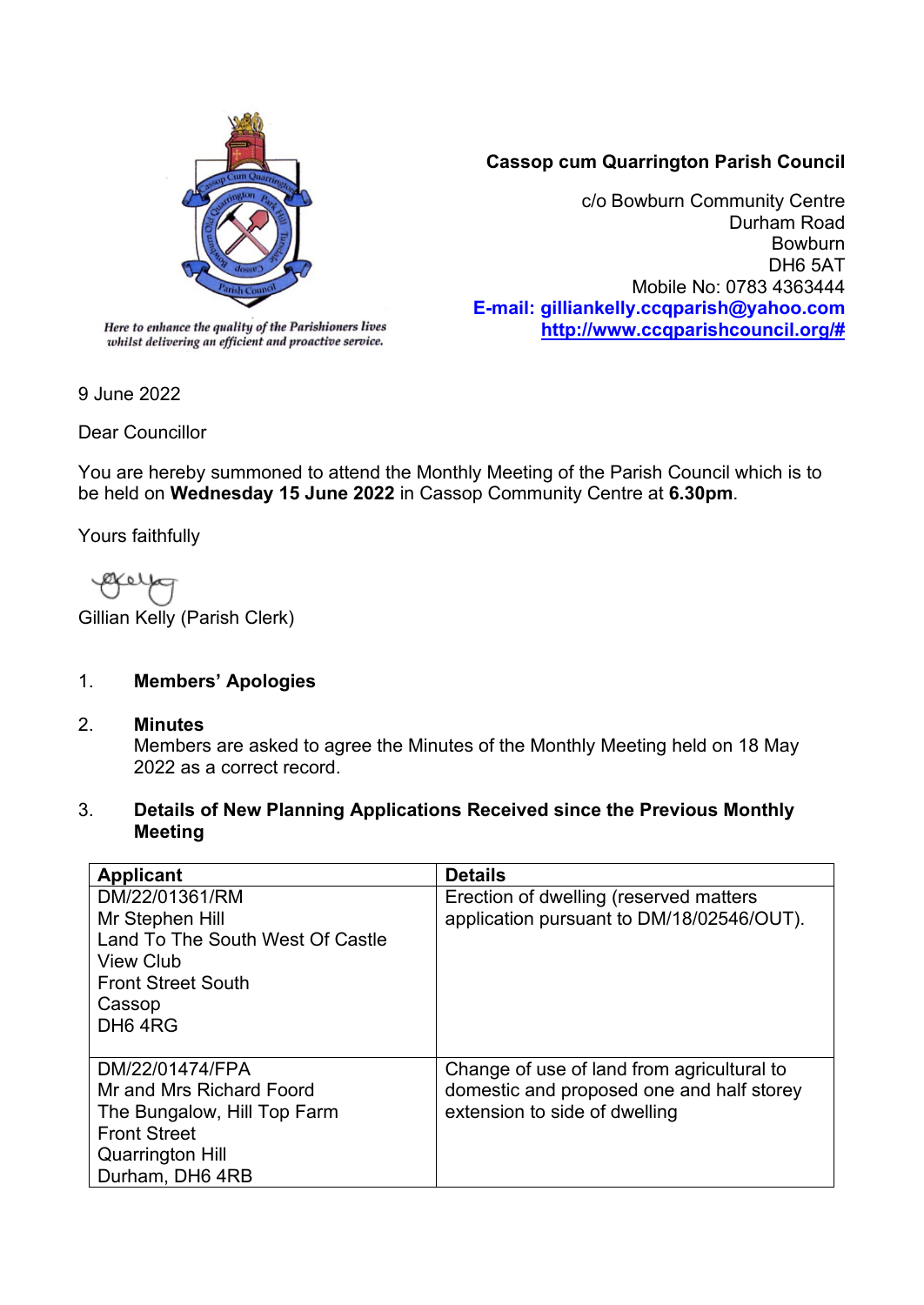| DM/22/01169/RM<br><b>INTEGRA 61 (Durham) Ltd</b><br>Land South Of Bowburn Sewage Works<br>And West Of A688<br><b>Bowburn</b><br>DH <sub>6</sub> 5NP                                  | Submission of Reserved Matters pertaining to<br>details of access, appearance, landscaping,<br>layout and scale for infrastructure Phase 1c,<br>in accordance with the approved outline<br>planning (Ref: DM/15/03912/OUT) as<br>amended by application (Ref:<br>DM/18/01597/VOC)                                                              |
|--------------------------------------------------------------------------------------------------------------------------------------------------------------------------------------|------------------------------------------------------------------------------------------------------------------------------------------------------------------------------------------------------------------------------------------------------------------------------------------------------------------------------------------------|
| DM/22/01159/FPA<br>George Hudson<br>Park Hill Farm<br>Coxhoe<br>Durham<br>DH <sub>6</sub> 4JP                                                                                        | Retention of use of the site for dog walking<br>and exercise appointments (sui generis).                                                                                                                                                                                                                                                       |
| DM/22/01426/PND<br><b>Durham County Council</b><br><b>School Nursery Demountable</b><br><b>Bowburn Infant School</b><br><b>Wylam Street</b><br><b>Bowburn</b><br>DH <sub>6</sub> 5BE | Prior notification for demolition of a<br>demountable classroom                                                                                                                                                                                                                                                                                |
| DM/22/01168/RM<br>INTEGRA 61 (Durham) Ltd<br>Land South Of Bowburn Sewage Works<br>And West Of A688<br><b>Bowburn</b><br>DH <sub>6</sub> 5NP                                         | Submission of Reserved Matters pertaining to<br>details of access, appearance, landscaping,<br>layout and scale of Industrial development<br>(B2/B8 Use Class (Phase 7)), with associated<br>infrastructure, in accordance with the<br>approved outline planning (Ref:<br>DM/15/03912/OUT) as amended by<br>application (Ref: DM/18/01597/VOC) |

#### 4. **A New Artwork for Bowburn**

Members to receive an update on this matter and to discuss arrangements for the unveiling.

### 5. **Christmas Lighting**

Members to have a discussion on this matter.

- 6. **Parish Council Final Accounts 2021/2022** Members to consider the Accounts and Internal Audit report (attached).
- 7. **Clerk's Report**

### 8. **Local Youth Services**

Members to receive an update on this matter.

*Cassop–cum-Quarrington Parish Council Wednesday 15 June 2022*